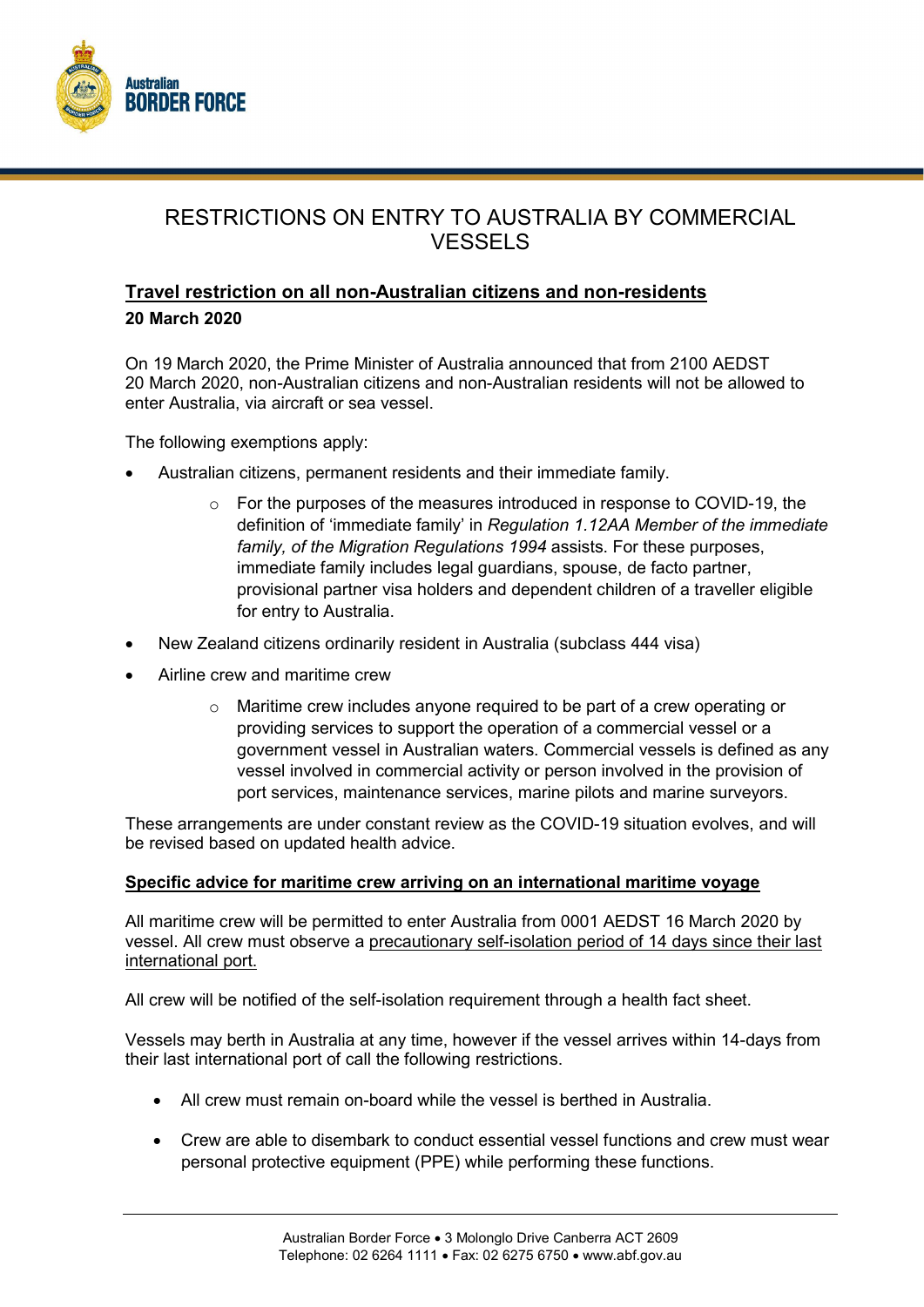- Crew must also use PPE in public spaces on board the vessel while non-crew members are on-board.
- These restrictions apply until 14 days has elapsed since the vessel departed the last foreign port before Australia, unless crew are unwell or there is a suspected case of COVID-19 on-board.
- The period maritime crew spend at sea prior to their arrival in Australia counts towards the 14-day period of self-isolation. In practice, if a vessel has travelled for ten days since last being in a foreign port, the period of self-isolation for its crew members would be the remaining four days.
- Shore leave can be taken once the 14-day period has elapsed so long as no crewmember has demonstrated signs of illness or is suspected of having COVID-19.

## Crew signing off a vessel

- Crew signing off a vessel at an Australian port who have completed the 14-day isolation period will be permitted to :
	- o transit and depart Australia via a flight; or
	- o proceed to join another vessel in Australia
- Crew departing via a flight will need to provide evidence of their flight details or next vessel arrangements.
- Where a crewmember is signing off a vessel (within the 14-day period) and remaining in Australia to join another vessel they must self-isolate at their accommodation for the remainder of the 14-day self-isolation period.
	- $\circ$  Crewmembers departing Australia may proceed directly to the airport and depart; or they must self-isolate at their accommodation until the time they proceed to the airport.
	- $\circ$  Crewmembers can proceed to join another vessel in Australia, but they must self-isolate at their accommodation until the time they board the vessel.
	- $\circ$  Where a crewmember's transportation out of Australia is delayed or cancelled, the crewmember can remain in Australia on their existing Maritime Crew Visa until an alternative transportation option is arranged.
	- $\circ$  Crewmembers must still complete their 14-day self-isolation period following the departure from their last foreign port.

## Crew arriving by international aircraft to join a vessel

The following exemptions are in place for commercial vessels and maritime crew:

- Crew travelling to Australia (by aircraft) to join a vessel must adhere to the following arrangements:
	- o on arrival in Australia crew may be subject to additional screening by biosecurity officers;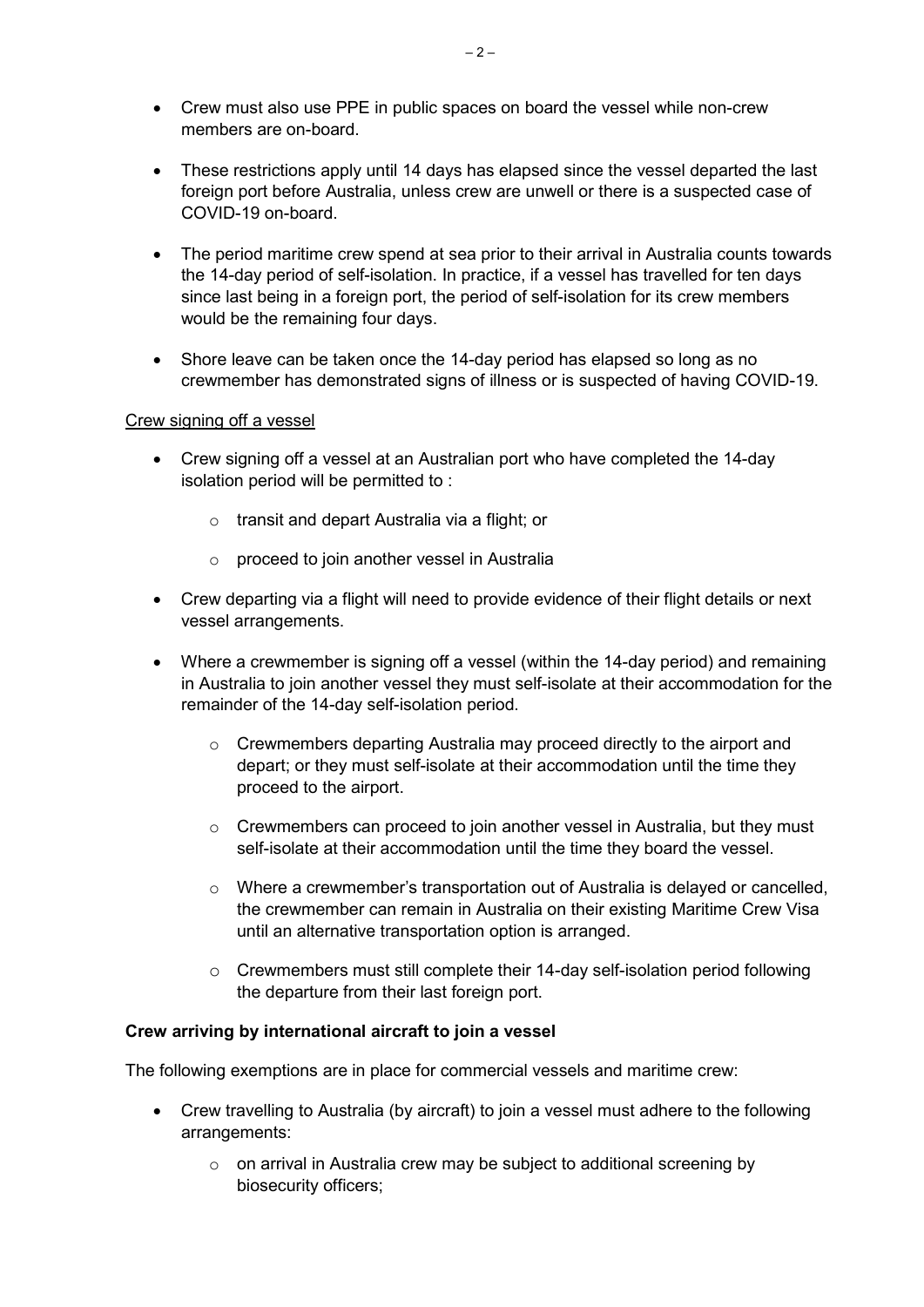- $\circ$  Crew may take a domestic flight/s to their final destination to meet their vessel but must self-isolate at their accommodation if they have a layover at any time.
- o Crew must proceed directly to the vessel or self-isolate in their accommodation.
- o Crew experiencing any signs of illness must not join the vessel and should seek medical assistance.
- $\circ$  Once on the vessel, crew members may leave the vessel to undertake vessel functions and must wear PPE while performing these functions.

Crew joining a vessel in Australia after arriving in Australia via aircraft within 14-days need to undertake appropriate precautions when interacting with others. This includes:

- $\circ$  Use of appropriate PPE when interacting with others (port workers and other crewmembers who will be leaving the vessel for shore leave or sign-off)
- o Practice good personal hygiene and clean/sanitise surfaces and common areas.
- o Use separate facilities to other crewmembers (where possible)
- o Maintain appropriate social-distancing

### Maritime Crew Visa Conditions

A number of factors can lead to crewmembers not being able to make their transfer on to and off a vessel within the prescribed 5-day period. These include:

- Unavailability of flights
- Requirement to complete a self-isolation period or medical treatment
- Staying with a vessel to maintain minimum crewing requirements

Vessels masters or crew should raise any concerns with visa arrangements the earliest possible time with the ABF.

Industry members are encourage to have contingency plans in place to move crew in and out of Australia.

#### For Maritime Industry

 Maritime Pilots will be provided PPE for the initial engagement with those vessels subject to restrictions.

#### Local Port Authority

The requirements outlined in this document are required to facilitate border clearance of vessels and their crew. Local port authorities may have additional requirements over and above those outlined.

Health's advice on avoiding infection including guidance on hand hygiene, cough etiquette and social distancing is available here: https://www.health.gov.au/news/health-alerts/novelcoronavirus-2019-ncov-health-alert/what-you-need-to-know-about-coronavirus-covid-19#protect-yourself-and-others